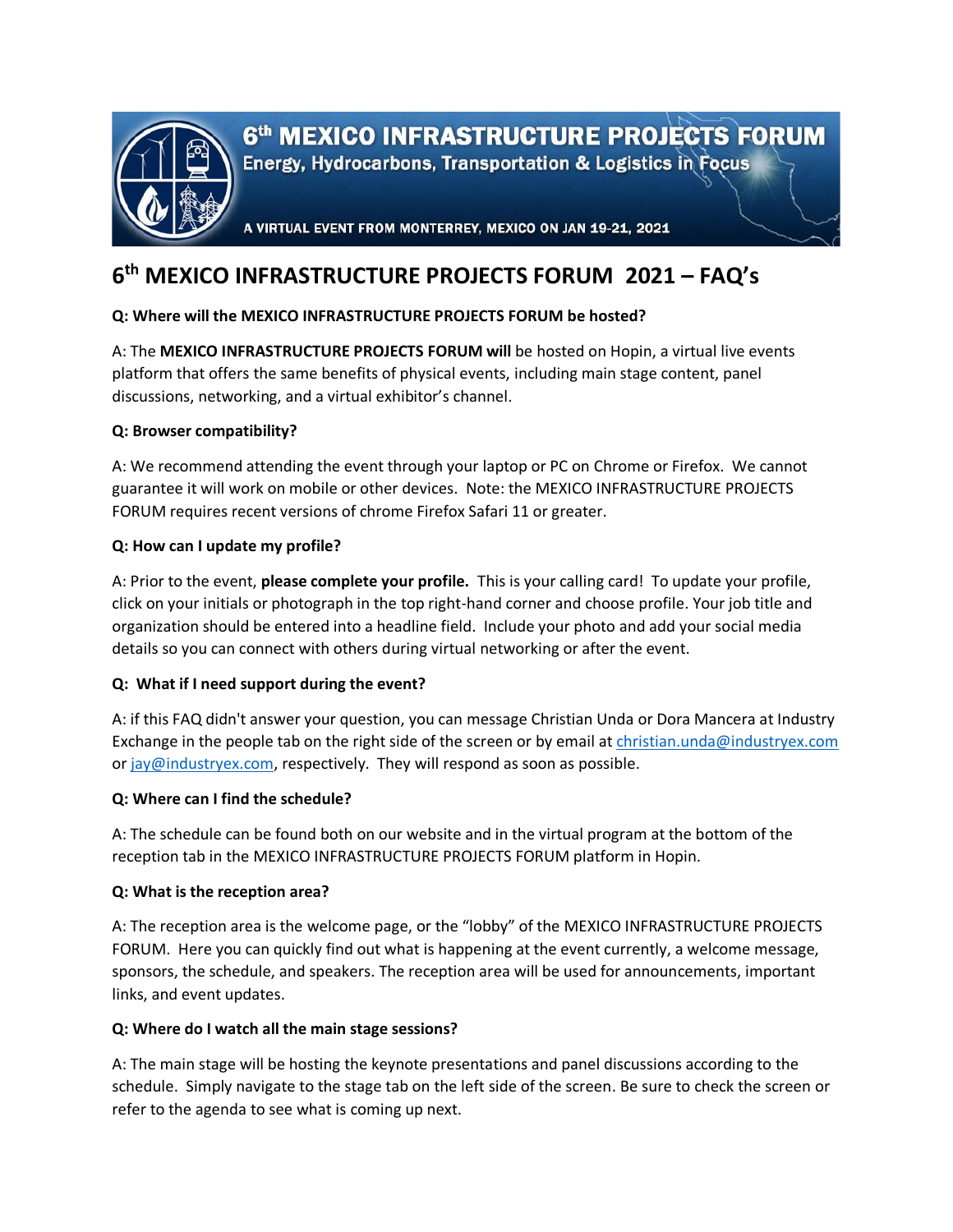## **Q: Where can I locate the simultaneous translation audio feed?**

A: You can listen to the translated version of the event at any time under the sessions tab located on the left. You will need to have two browser tabs open at the same time. The first browser will need to be muted while displaying the stage. The second browser will need to display the TRANSLATION Session with the AUDIO ON. Please note that there is no video to watch in the TRANSLATION Session, only audio to listen to while watching the STAGE.

## **Q: How can I connect with sponsors?**

A: Visit the virtual exhibitor hall where sponsors have their booths. You can live chat with them, engage with them on screen and watch their demos.

## **Q: How does the chat feature work?**

There are multiple chat channels in the MEXICO INFRASTRUCTURE PROJECTS FORUM. Each one serves a different purpose.

- Event Chat This tab shows the global event Chat Room where all participants can post messages. If you write a message in the event chat, everyone at the event can see it. Messages in the event chat should directly be about content only.
- Session Chat This tab will only relay questions or comments to the translation team. If you have any issues related to the audio feed or need assistance, you can send a message here or to Christian Unda at [Christian.Unda@industryex.com](mailto:Christian.Unda@industryex.com)
- Exhibitor Booth Chat like on the main stage, each virtual exhibitor booth has its own chat for group discussions and interaction.
- Meeting Chat in networking, a private one-to-one chat channel is available to all participants.
- Direct Messages Anyone can send messages to an individual at the MEXICO INFRASTRUCTURE PROJECTS FORUM via direct messages in the people's tab on the right-hand side of your screen. To send a direct message find the person you wish to chat with in the people's tab, click on their profile photo and send a direct message to them. IMPORTANT: When you have a message, a red dot appears by the envelope icon.

#### **Q: How does one on one networking work?**

A: Our fun 1:1 flash networking room matches you up with individual attendees for a two-minute period. Matching is 100% random, meaning that you can't choose who you are connected to and you'll never meet the same person twice. If you go to the networking tab on the left side of the screen and click ready you will begin networking. This means you will join a 1:1 video call. You are paired up with a person one at a time via MEXICO INFRASTRUCTURE PROJECTS FORUM video chat for two minutes. You can exchange contact information by clicking the bright blue connect button before the timer runs out. If someone shared their contact information with you, you can find it back at the MEXICO INFRASTRUCTURE PROJECTS FORUM homepage. You can stop the chat at any time by clicking the leave button at the top of the chat screen once the time is up. There is a timer on the screen that tells you when you time is up, and you will automatically move to the next person.